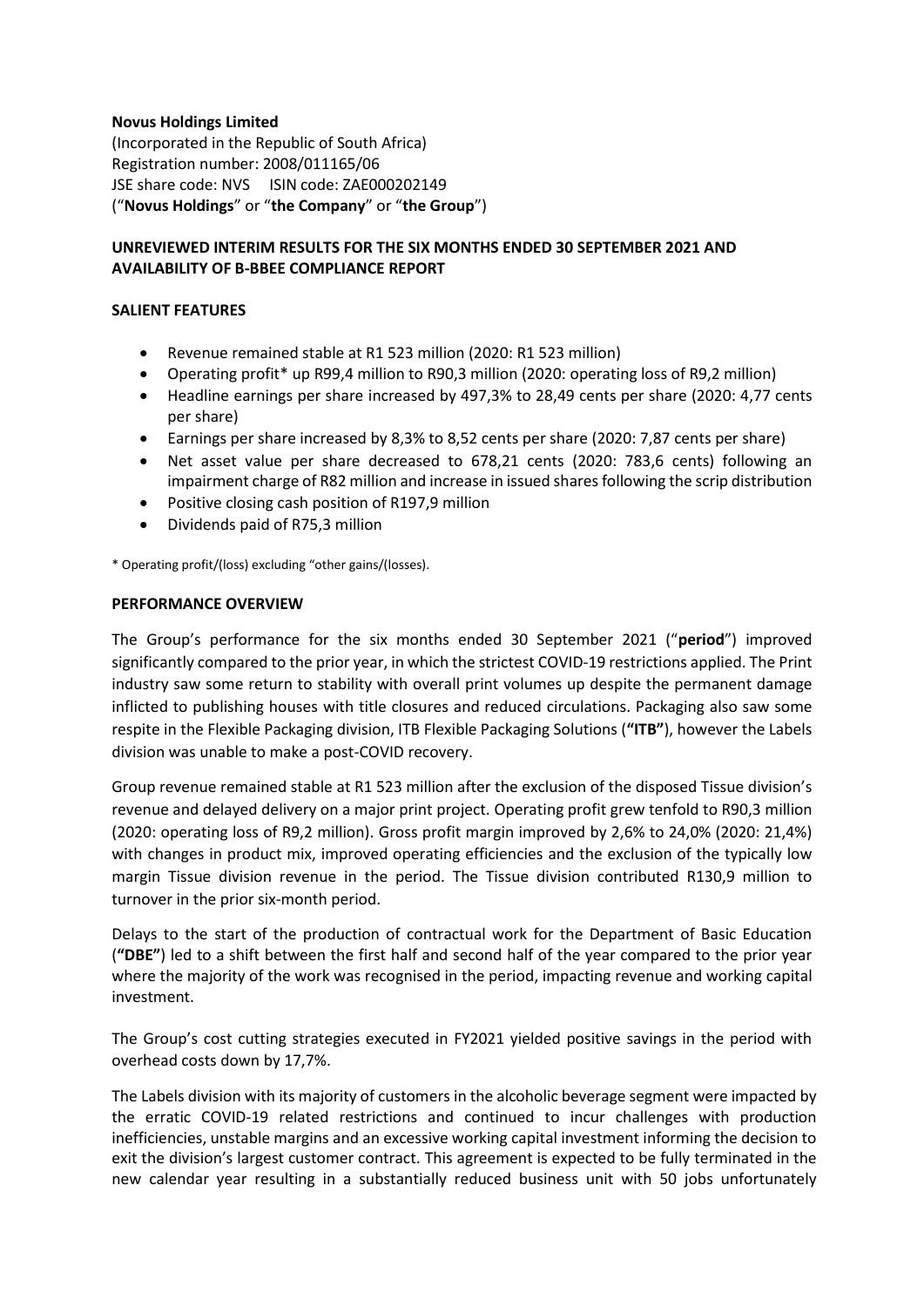becoming redundant in the current financial year. This further led to an impairment of this division's goodwill and property, plant and equipment by R16,7 million and R65,0 million respectively.

The Group's results for the period also accounted for the following:

- A net gain of R38,7 million for the derecognition of leases held within the Tissue division upon its cancellation; and,
- A profit on sale of assets within the Print segment of R7,5 million.

### *Print*

Revenue increased by 7,4% to R1 200 million and operating profit by R87,3 million to R76,0 million (2020: operating loss of R11,3 million).

Overall print volumes were up 9,1% with retail inserts and newspapers showing a material growth leading to this increase. Magazine and books and directories volumes decreased substantially.

### *Packaging*

Revenue increased by 16,1% to R319,8 million, with ITB up 7,2% and Labels up 62,7% off the very low previous "hard lock down revenues". The segment yielded an operating profit of R15,0 million compared to R2,7 million in the prior period.

## **CASH GENERATION**

The Group's cash reserves remained strong despite the temporary yet significant investment in working capital due to the delayed start of the production of a large annual print contract, and dividends paid amounting to R75,3 million. The extraction of capital assets generating sub-optimal returns and their disposal continues with proceeds of R77,2 million received for the sale of "held for sale" print equipment and land and buildings situated in KwaZulu-Natal. Capital expenditure remained modest at R12,0 million with the Group continuing to direct spend toward maintenance of current plant and equipment.

### **OUTLOOK**

The Group proved its resilience in the first half and will remain focused on cost reductions through optimal sizing and achieving operational efficiencies. The cyclical nature of the business will however see a traditionally slower second half of the year and factoring in the costs associated with restructuring.

The Group is focused on improving its return on invested capital. It will continue to explore opportunities to free up capital resources that are earning sub-optimal returns and is committed to returning any surplus cash to shareholders. The Group is currently in the process of reviewing its dividend policy.

The Group will conclude the last year of the current DBE award and anticipates responding to a tender for the new contract.

Global pulp and paper and commodity shortages along with international logistics challenges have the potential to impact trading in the second half into FY2023 with increased demand leading to aggressive pricing for these raw materials. The Group will review its hedging policy to ensure that the foreign exchange risk is mitigated to the extent possible.

Transformation remains key and the Group has sustained its current B-BBEE Level Two rating.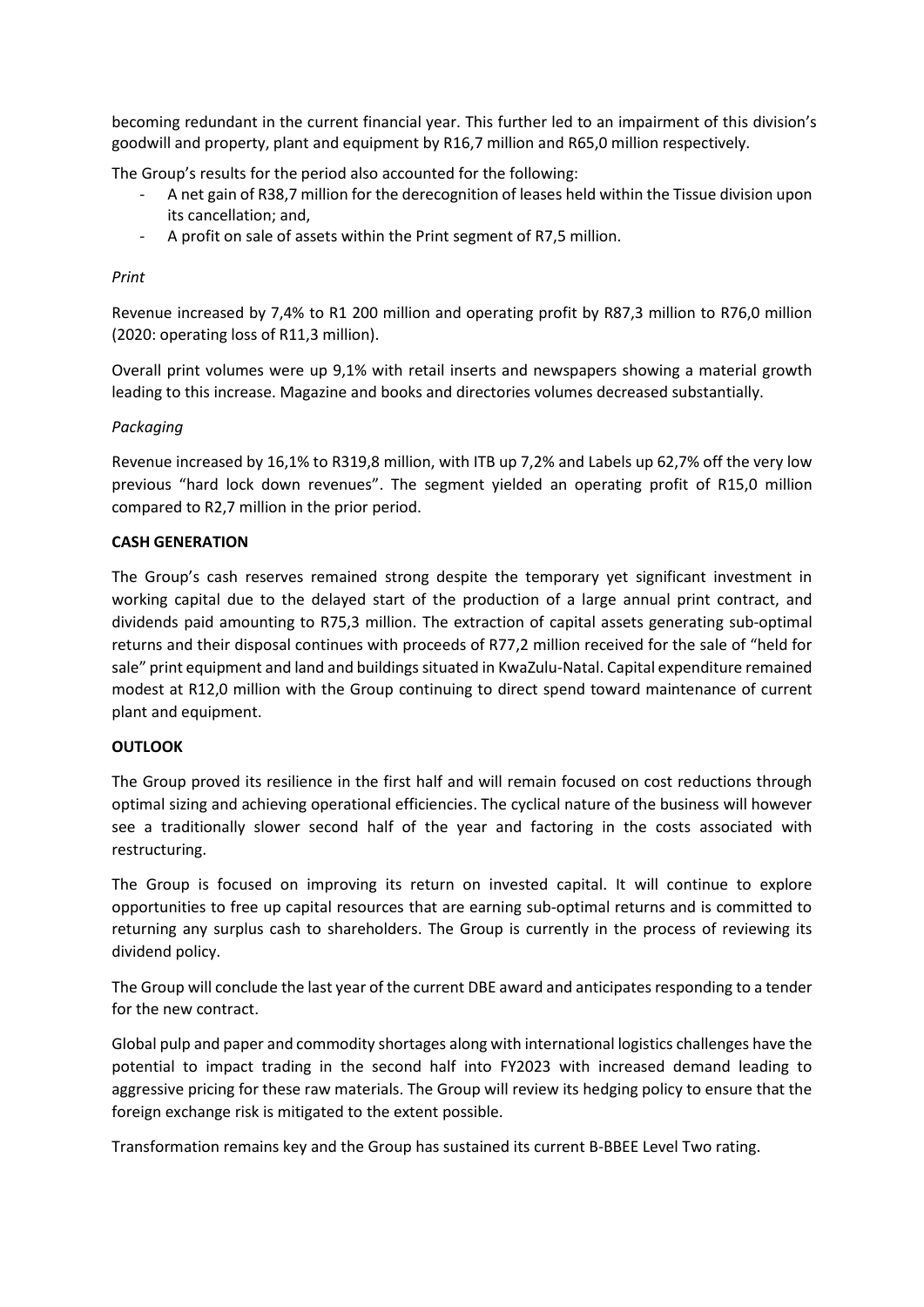### **CHANGES TO THE BOARD**

The following changes took place during the period:

- Mr Dennis Mack and Mr Sandile Zungu resigned with effect from 27 August 2021. Mr Adrian Zetler was appointed to the Board and as a member to the Audit and Risk Committee with effect from the same date. Ms Noluvuyo Mkhondo resigned from the Committee on the 27 August 2021 and Mr Abduraghman Mayman replaced Mr Mack as the Chairman of the Audit and Risk Committee.
- The Board integrated its Nominations and Remuneration Committees to form the Human Capital Committee with Mr André van der Veen appointed as Chairman of the new committee with effect from 01 July 2021.
- Ms Keshree Alwar was appointed as Chief Financial Officer with effect from 01 September 2021 with Mr Harry Todd resigning from the Board on the same date.
- Ms Alwar resigned as Company Secretary with effect from 01 September 2021 with Kilgetty Statutory Services (South Africa) Proprietary Limited replacing her.

## **RESULTS PRESENTATION**

Shareholders are advised that Novus Holdings will be hosting their results presentation via a live webinar at 11h00 (SA time) on Friday, 12 November 2021.

For access and details of this webinar, please visit the Group's website at www.novus.holdings and view the invitation at [https://novus.holdings/wp-content/uploads/2021/11/Novus-Holdings-](https://novus.holdings/wp-content/uploads/2021/11/Novus-Holdings-Interim-Results-2022-Invite.pdf)[Interim-Results-2022-Invite.pdf](https://novus.holdings/wp-content/uploads/2021/11/Novus-Holdings-Interim-Results-2022-Invite.pdf)

### **SHORT FORM ANNOUNCEMENT**

This short-form announcement is the responsibility of the Board and has not been reviewed or reported on by the Group's external auditors. It contains only a summary of the information in the full announcement and does not contain full or complete details. The full announcement has been released on SENS and can be accessed at:

[https://senspdf.jse.co.za/documents/2021/jse/isse/nvse/interims21.pdf.](https://senspdf.jse.co.za/documents/2021/jse/isse/nvse/interims21.pdf)

The full announcement is also available for viewing on the Company's website at [https://novus.holdings/wp-content/uploads/2021/11/Novus-Interim-AFS-Sept21-v\\_Final.pdf](https://novus.holdings/wp-content/uploads/2021/11/Novus-Interim-AFS-Sept21-v_Final.pdf) or may be requested in person, at no charge, from the registered office of the Company or the Company's sponsor during office hours.

Any investment decisions by investors and/or shareholders should be based on consideration of the full announcement published on SENS and the Company's website as a whole.

# **AVAILABILITY OF B-BBEE ANNUAL COMPLIANCE REPORT**

Shareholders of Novus Holdings are advised that the Company's latest 2021/2022 Broad-Based Black Economic Empowerment ("B-BBEE") certificate is available on the Company's website at: [https://novus.holdings/wp-content/uploads/2022/01/B-BBEE-VERIFICATION-CERTIFICATE-](https://novus.holdings/wp-content/uploads/2022/01/B-BBEE-VERIFICATION-CERTIFICATE-ANNEXURE-NOVUS-HOLDINGS-LIMITED-FY2021.pdf)[ANNEXURE-NOVUS-HOLDINGS-LIMITED-FY2021.pdf](https://novus.holdings/wp-content/uploads/2022/01/B-BBEE-VERIFICATION-CERTIFICATE-ANNEXURE-NOVUS-HOLDINGS-LIMITED-FY2021.pdf)

Novus Holdings is proud to announce that it has retained its Level Two B-BBEE rating with the new certificate being valid until 01 November 2022.